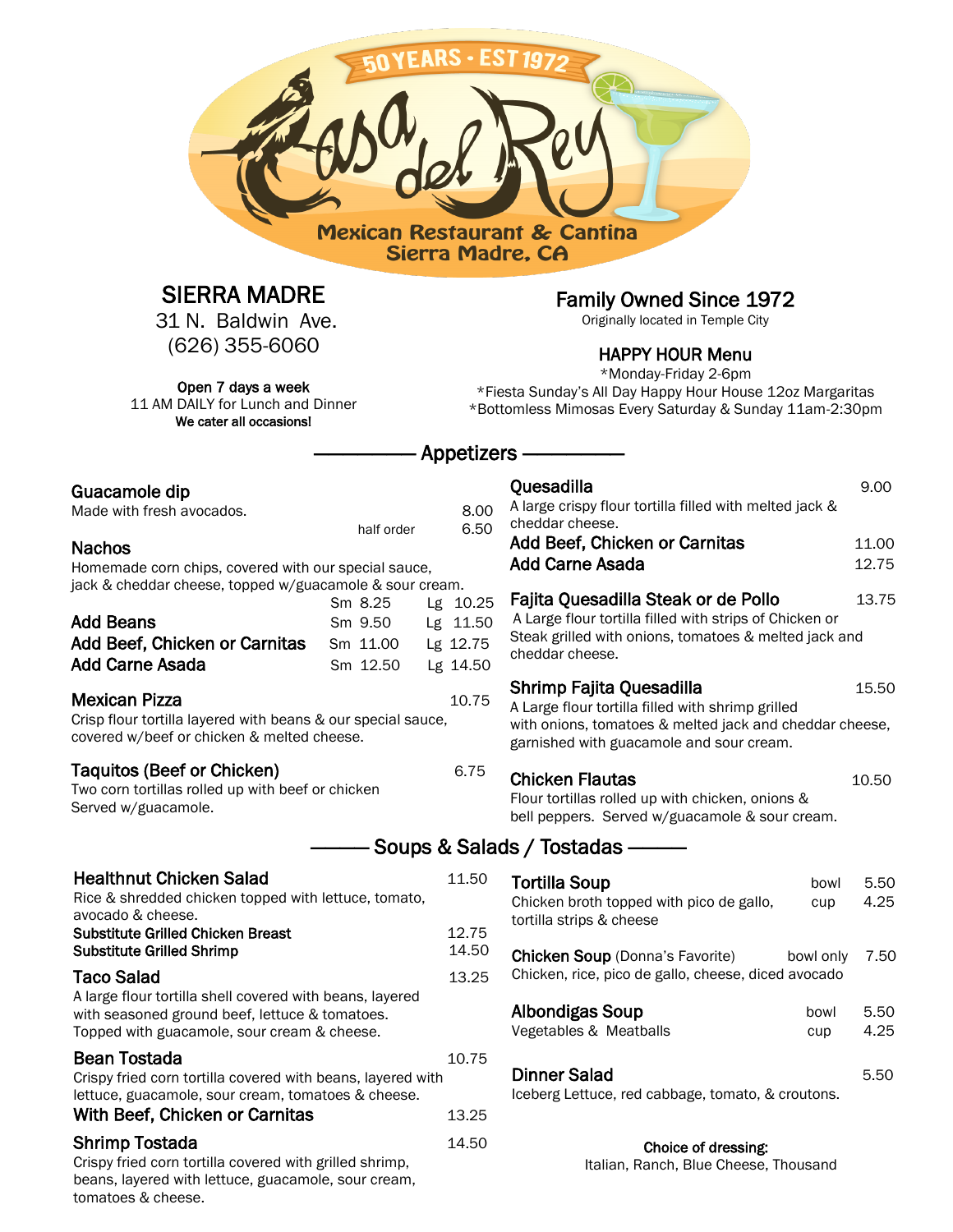## Combinations -

#### *Served with rice & beans.*

*Beef, Chicken or Carnitas added to each Enchiladas 1.00 each Carne Asada ,Shrimp or Fish Taco add 2.00 each, or Carnitas Taco add 1.25 each Add Soup or Salad 3.50*

|  | Add Soup or Salad 3.5 |  |
|--|-----------------------|--|
|  |                       |  |

| One Item 11.25                                                              | Two Item 13.75                                                                                                                                                                                            | Three Item 16.50                                                                                                                                                                               |
|-----------------------------------------------------------------------------|-----------------------------------------------------------------------------------------------------------------------------------------------------------------------------------------------------------|------------------------------------------------------------------------------------------------------------------------------------------------------------------------------------------------|
| #1<br>Enchilada<br>#2<br>Taco<br>#3<br><b>Chile Relleno</b><br>#4<br>Tamale | #5<br>Enchilada, Taco<br>#6<br><b>Two Enchiladas</b><br>#7<br>Taco, Chile Relleno<br>#8<br><b>Two Tacos</b><br>#9<br>Tamale, Chile Relleno<br>Enchilada, Chile Relleno<br>#10<br>Enchilada, Tamale<br>#11 | #12<br>Taco, Enchilada, Chile Relleno<br>Taco, Tamale, Chile Relleno<br>#13<br>Enchilada, Tamale, Chile Relleno<br>#14<br><b>Taco, Two Enchiladas</b><br>#15<br>Taco, Enchilada, Tamale<br>#16 |

### LUNCHEON SPECIAL \$9.50

One Item Combinations

*Served Monday – Friday Only from 11 am to 4 pm*

### Rice Bowls (Nick's Favorite) \$10.50

Your choice of chile verde, chile colorado, carnitas, shredded beef or chicken on top of a bowl of Spanish rice , topped with melted cheese & garnished with sour cream and pico de gallo and green onions.

*Substitute Carne Asada add 2.00, add Avocado or Guacamole 2.00*

| Burritos-                   |  |
|-----------------------------|--|
| ed with our snecial sauce_m |  |

#### *Served oven style (wet) topped with our special sauce, melted cheese & green onions. Add Soup or Salad 3.50*

| Bean & Cheese<br>Beef or Chicken w/ beans<br>All Beef or Chicken Burrito                                                                                                                   | 8.75<br>11.75<br>13.00 | Steak or Chicken Fajita w/beans<br>A large flour tortilla filled with beans & marinated<br>strips of steak or chicken grilled w/onions & tomatoes.<br>All Fajita Burrito | 13.75<br>15.00 |
|--------------------------------------------------------------------------------------------------------------------------------------------------------------------------------------------|------------------------|--------------------------------------------------------------------------------------------------------------------------------------------------------------------------|----------------|
| Chile Relleno Burrito w/beans<br><b>Covered with Ranchero Sauce</b>                                                                                                                        | 9.75                   | Chile Colorado w/beans                                                                                                                                                   | 12.50          |
| Chile Verde w/beans<br>A large flour tortilla filled with beans &                                                                                                                          | 11.75                  | A large flour tortilla filled with beans & quality<br>cubes of beef simmered in a tantalizing red chile sauce.<br><b>All Chile Colorado Burrito</b>                      | 13.25          |
| pork simmered in a spicy green chile sauce.<br><b>All Chile Verde Burrito</b>                                                                                                              | 12.50                  | <b>Burrito Grande</b><br>A large flour tortilla stuffed with chicken, rice                                                                                               | 13.00          |
| Steak or Chicken Picado w/beans                                                                                                                                                            | 13.75                  | Lettuce, cheese & tomato, topped w/sliced avocado.                                                                                                                       |                |
| A large flour tortilla filled with beans, strips of steak<br>or chicken sauteed with onions, tomatoes & bell peppers.<br><b>All Picado Burrito</b>                                         | 15.00                  | Carne Asada w/beans<br>A large flour tortilla filled with grilled steak,<br>Beans & pico de gallo.                                                                       | 13.25          |
| Machaca w/beans                                                                                                                                                                            | 13.00                  | All Carne Asada Burrito                                                                                                                                                  | 14.50          |
| A large flour tortilla filled with beans, shredded beef,<br>bell peppers, onions, tomatoes & scrambled eggs,<br>topped w/cheese served dry (oven style on request).<br>All Machaca Burrito | 13.75                  | <b>Carnitas Burrito</b><br>A large flour tortilla filled with tender pieces of<br>seasoned pork, beans and pico de gallo.<br>Topped with red sauce and melted cheese.    | 11.75          |
| <b>Veggie Burrito</b>                                                                                                                                                                      | 9.50                   | <b>All Carnitas Burrito</b>                                                                                                                                              | 13.00          |
| A large flour tortilla filled with rice, beans, lettuce,<br>Tomato and cheese.<br>Avocado                                                                                                  | add 2.00               | <b>Ed's Special Burrito</b><br>A large flour tortilla filled with all carnitas &                                                                                         | 14.25          |
| Chimichanga Burrito<br>A large flour tortilla filled with chicken, beef or                                                                                                                 | 14.25                  | pico de gallo covered with spicy verde sauce,<br>melted cheese and topped with sour cream.                                                                               |                |
| carnitas, beans and cheese, deep fried and<br>served with sour cream and guacamole.                                                                                                        |                        | <b>Rey Burrito</b>                                                                                                                                                       | 12.75          |
| <b>All Meat Burrito</b>                                                                                                                                                                    | 15.00                  | A large flour tortilla stuffed with ground beef, lettuce,<br>cheese, tomato and sour cream.                                                                              |                |
| <b>Shrimp Fajita Burrito</b><br>A large flour tortilla filled with rice, beans &<br>grilled shrimp w/onions & tomatoes.                                                                    | 15.50                  | Chorizo Burrito w/beans<br>A large flour tortilla filled with mexican sausage<br>lightly browned & scrambled with 2 eggs & cheese.                                       | 11.75          |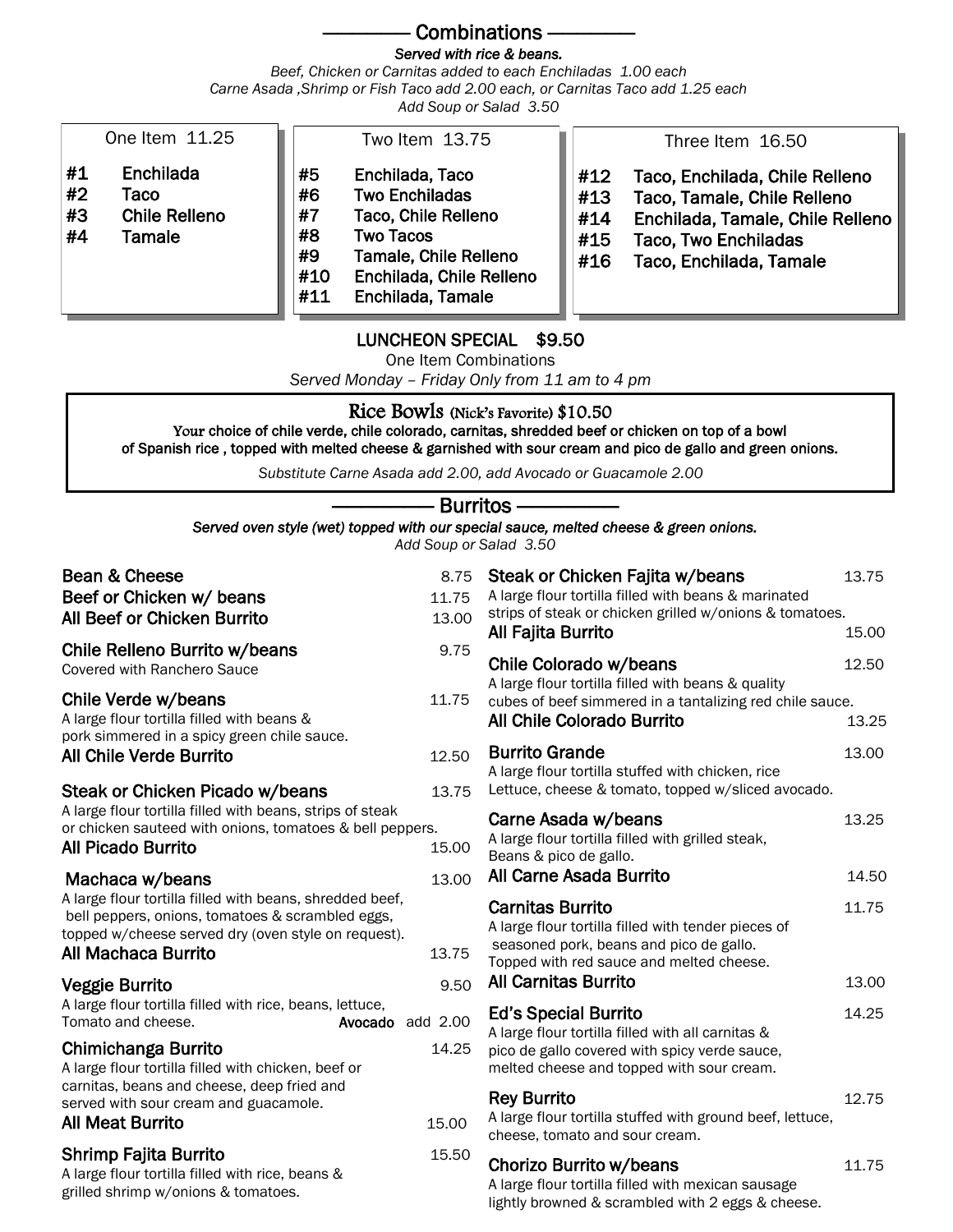|                                                                                                                                                                                              |       | <b>Specialties</b><br>Served with rice & beans<br>Add Soup or Salad 3.50                                                                                                                                  |       |
|----------------------------------------------------------------------------------------------------------------------------------------------------------------------------------------------|-------|-----------------------------------------------------------------------------------------------------------------------------------------------------------------------------------------------------------|-------|
| <b>El Ranchero</b><br>One beef & one cheese enchilada topped w/mild<br>ranchero style sauce & sour cream.                                                                                    | 14.75 | <b>Chile Colorado</b><br>Cubes of choice quality beef simmered in a tantalizing<br>red chile sauce. Served w/hot tortillas.                                                                               | 16.75 |
| <b>Chile Verde</b><br>Cubes of choice quality pork simmered in a spicy<br>green chile sauce. Served w/hot tortillas.                                                                         | 16.50 | Taquitos (Beef or Chicken)<br>Four corn tortillas rolled up with shredded<br>beef or chicken. Served w/guacamole.                                                                                         | 13.75 |
| <b>Steak or Chicken Fajitas</b><br>Strips of choice quality steak or chicken grilled<br>with onions & tomatoes. Served w/hot tortillas.                                                      | 17.75 | <b>Chicken Flautas</b><br>Flour tortillas rolled up with chicken, onions &<br>bell peppers. Served w/sour cream & guacamole.                                                                              | 14.75 |
| Garnished w/sour cream & guacamole.<br>Shrimp Fajitas<br>Large Shrimp sautéed with onions, bell peppers,<br>tomatoes & special seasoning. Served with hot tortillas.                         | 18.75 | Two Soft Tacos Carne Asada or de Pollo<br>Choice quality steak or chicken grilled and chopped to<br>perfection. Served in corn tortillas & topped<br>w/pico de gallo. Garnished w/sour cream & guacamole. | 16.75 |
| Garnished w/sour cream & guacamole.<br><b>Fajitas Combination Special</b><br>Shrimp, Steak and Chicken sautéed with onions, bell<br>peppers, tomatoes and special seasoning. Served with hot | 22.75 | <b>Steak or Chicken Picado</b><br>Strips of steak or chicken sauteed with onions,<br>tomato & bell peppers. Served with hot tortillas.<br>Garnished w/sour cream & guacamole.                             | 17.75 |
| tortillas. Garnished w/sour cream & guacamole.<br><b>Enchiladas Verde</b><br>Two pork enchiladas topped w/a spicy green<br>chile sauce & sour cream.                                         | 16.00 | <b>Arroz con Pollo</b><br>Quality chicken sauteed with onions, tomatoes & peas.<br>Seasoned with garlic & oregano, served<br>over a bed a rice w/hot tortillas.                                           | 14.75 |
| <b>Two Spinach Enchiladas</b><br>Spinach sautéed with onions & garlic, topped<br>w/spicy green pork chile verde sauce.<br>Red Sauce (vegetarian) on Request.                                 | 15.75 | <b>Carnitas Plate</b><br>Tender pieces of seasoned pork served with flour<br>or corn tortillas. Garnished w/pico de gallo,<br>sour cream & guacamole.                                                     | 16.50 |
| <b>Two Carnitas Tacos</b><br>Tender pieces of seasoned pork served in corn<br>tortillas and topped with pico de gallo.<br>Garnished w/sour cream & guacamole.                                | 15.50 | <b>Carne Asada Plate</b><br>Strips of choice quality Steak grilled to perfection<br>served with flour or corn tortillas, garnished w/<br>pico de gallo,, guacamole & sour cream.                          | 18.50 |
| <b>Two Fish Tacos</b><br>Fish battered and lightly fried topped with<br>cabbage and chipotle sauce in corn tortillas.<br>Garnished w/sour cream, & guacamole.                                | 15.75 | <b>Two Shrimp Tacos</b><br>Shrimp sautéed with special seasoning topped with<br>cabbage, pico de gallo and chipotle sauce in corn tortillas.<br>Garnished w/sour cream & guacamole.                       | 16.75 |
|                                                                                                                                                                                              |       | Egg Dishes - Huevos ———<br>Served with rice & beans<br>Add Soup or Salad 3.50                                                                                                                             |       |
| <b>Huevos Rancheros</b>                                                                                                                                                                      | 13.75 | <b>Huevos Con Chorizo</b>                                                                                                                                                                                 | 14.00 |

Corn tortillas stacked like pancakes, topped w/green chiles, two fried eggs, ranchero sauce & cheese.

### New Mexico Style Enchiladas 13.50

Corn tortillas stacked like pancakes with onions, jack & cheddar cheese in between, covered with red chile sauce & topped w/a fried egg.

| LITTLE AMIGOS \$7.75                                                                           |  |
|------------------------------------------------------------------------------------------------|--|
| (Children 12 & younger, sorry no substitutions)                                                |  |
| Choice of one of the following served with rice & beans.                                       |  |
| Taco, Cheese Enchilada, Quesadilla, Bean & Cheese Burrito, Taquitos, Corn Dog, Chicken Tenders |  |
| Kid soft drinks \$2.50 (free refills)<br>Milk $$2.75$ (no refill)                              |  |
|                                                                                                |  |

tomatoes, scrambled w/two eggs. Served w/hot tortillas.

Mexican sausage lightly browned & scrambled with two eggs. Served w/hot tortillas.

#### Machaca 15.25 Shredded beef sauteed with bell peppers, onions &